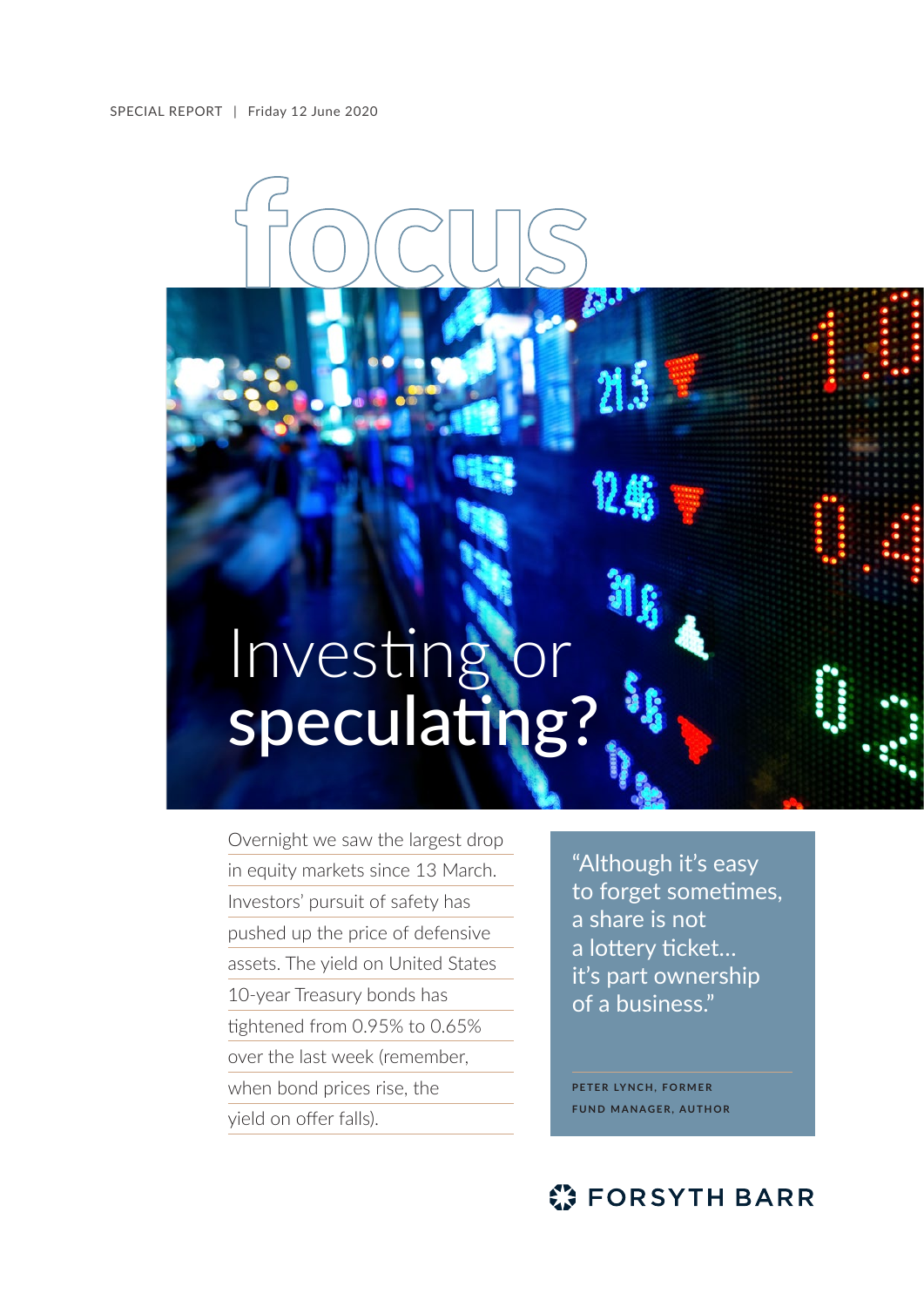## …a more plausible explanation is the surge in speculative "investing"…



edia always look for a headline<br>explanation to explain such mo<br>Today the pullback is being attractor and a properties explanation to explain such moves. Today the pullback is being attributed to yesterday's pessimistic economic outlook from the United States Federal Reserve. Others are pointing to the continued spread of COVID-19 throughout the United States, and surges of cases in places such as Texas and Arizona.

The likely reality is though, there isn't a lot of new news in either of these headlines. Certainly not enough to warrant a 6% plunge in the S&P500 index. We believe a more plausible explanation is the surge in speculative "investing" we've seen in markets. Many of these speculators are betting on very short-term (in some cases, hourly!) moves in share prices. Speculative trading has helped the strong recovery in markets off the March lows and can exacerbate market volatility.

Much of this speculation has come from retail investors (rather than professional fund managers). A noteworthy feature of markets in recent months has been the wave of retail trading. We've seen this in New Zealand and overseas. Some people

have been bored and looking for entertainment in lockdown. With casinos closed and no sports to bet on, some have turned to markets to get their "punting fix". Others are (understandably) seeking an alternative to the near-zero interest rates they're getting in the bank.

**NEW ZEALAND: A SURGE IN TRADING FROM RETAIL BROKERS ASB SECURITIES AND SHARESIES**



Source: Iress, Forsyth Barr analysis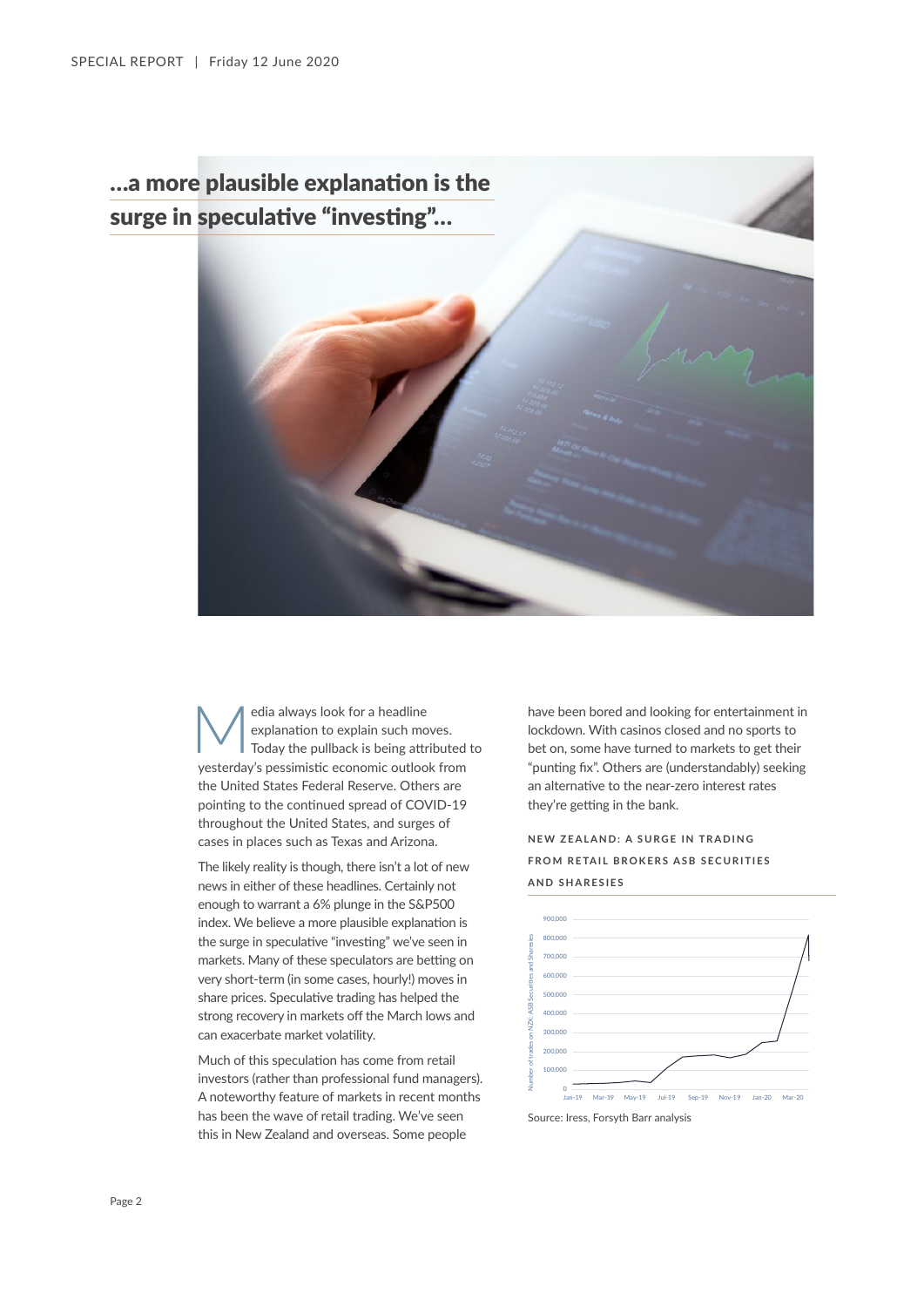

Much of this retail interest has focused on the sectors and stocks we'd describe as among the more speculative and higher risk, particularly in a COVID-impacted world. In the United States, Robinhood is a discount broker favoured by retail traders. The ten stocks that have seen the greatest interest from Robinhood clients over the past month include airlines (American Airlines, Delta, Spirit Airlines, United Airlines and Boeing), hotels (MGM resorts), cruise ship operators (Carnival, Norwegian Cruise Lines), and rental cars (Hertz, which has actually filed for bankruptcy protection). Interestingly, Robinhood's demographic — 80% male, average age  $31 -$  is also the segment most likely to bet on sports.

And to highlight the huge volumes of trading over the past month American Airlines has seen an average of 101 million shares traded each day. That is 23 times the average last year, and with 423 million American Airlines shares on issue it means the full market value of the company is turned over nearly every four days!

**UNITED STATES: GOOGLE SEARCH INDEX FOR "DAY TRADING"**



Source: Google, Forsyth Barr analysis

Unsurprisingly, these higher risk stocks were amongst the largest decliners overnight.

We believe it's very important to distinguish between investing and speculating. When investing in stocks we think about buying part of a company (ideally at a favourable price). Over time an investor will benefit as the company